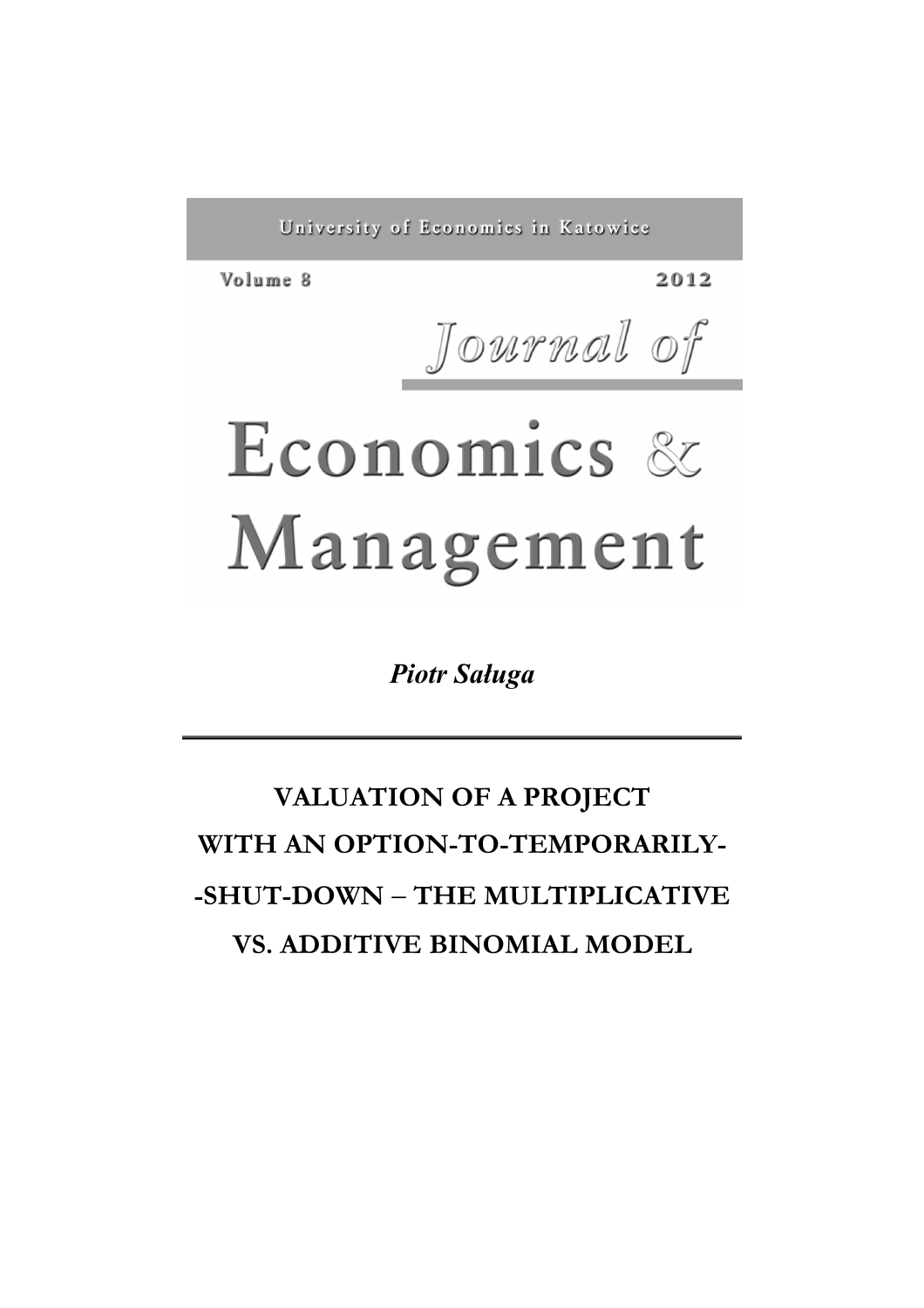#### **Introduction**

The first application of the stochastic process to describe the fluctuations in stock prices was proposed by Louis Bachelier in his doctoral thesis in mathematics *Théorie de la spéculation*, defended at the University of Paris in 1900. Bachelier defined the probability of exercising the option and calculated its value assuming that the stock price movements are independent random variables with normal distribution (Arithmetic Brownian Motion, ABM). The resulting formula, however, was based on assumptions that the interest rate was zero and the stock price might be negative.

The stochastic process has taken a permanent part in physics through the work of Einstein [1905] and Smoluchowski [1906], and in mathematics through the work of Wiener [1923] and Lévy [1939]. Building on the ideas of Bachelier and Osborne [1959; 1962] and – independently – Samuelson [1965] modified the stochastic process by introducing the idea of Geometric Brownian Motion (GBM). The purpose of this modification was to make the process of price movements realistic. Under GBM prices cannot be negative therefore the Arithmetic Brownian Motion is followed then not by the price but its natural logarithm.

The idea that stock prices follow the Geometric Brownian Motion became the basis for valuation of financial options. In 1973, Black and Scholes [1973] suggested a "bond  $-$  stock" market model in the form of two equations, the first of which was a deterministic equation with the value of bonds or bank deposits (with fixed risk-free interest rate), and the second – stochastic differential equation against GBM process, describing the current stock price.

Over time, algorithms for pricing financial options were transferred into a complex world of real investments. The first real option pricing models assumed – *per analogiam* – the existence of a single source of uncertainty which usually was the price of a product or commodity. The underlying asset was therefore modeled according to Geometric Brownian Motion. Over time, the idea of aggregate uncertainty emerged in the real options theory – it was considered that in the case of option valuation, the most convenient – from the perspective of the analyst – would be adopting the gross project value as the underlying asset. This assumption radically simplified the valuation process in the Real Options Analysis (ROA). However, despite the obvious fact that the project may take on negative values (occurrence of losses, where operating costs exceed price levels), ROA automatically adopted the GBM process. The purpose of this article is to revise validity of GBM process for real options and to propose a return to the Bachelier model. Advantages of the ABM process in terms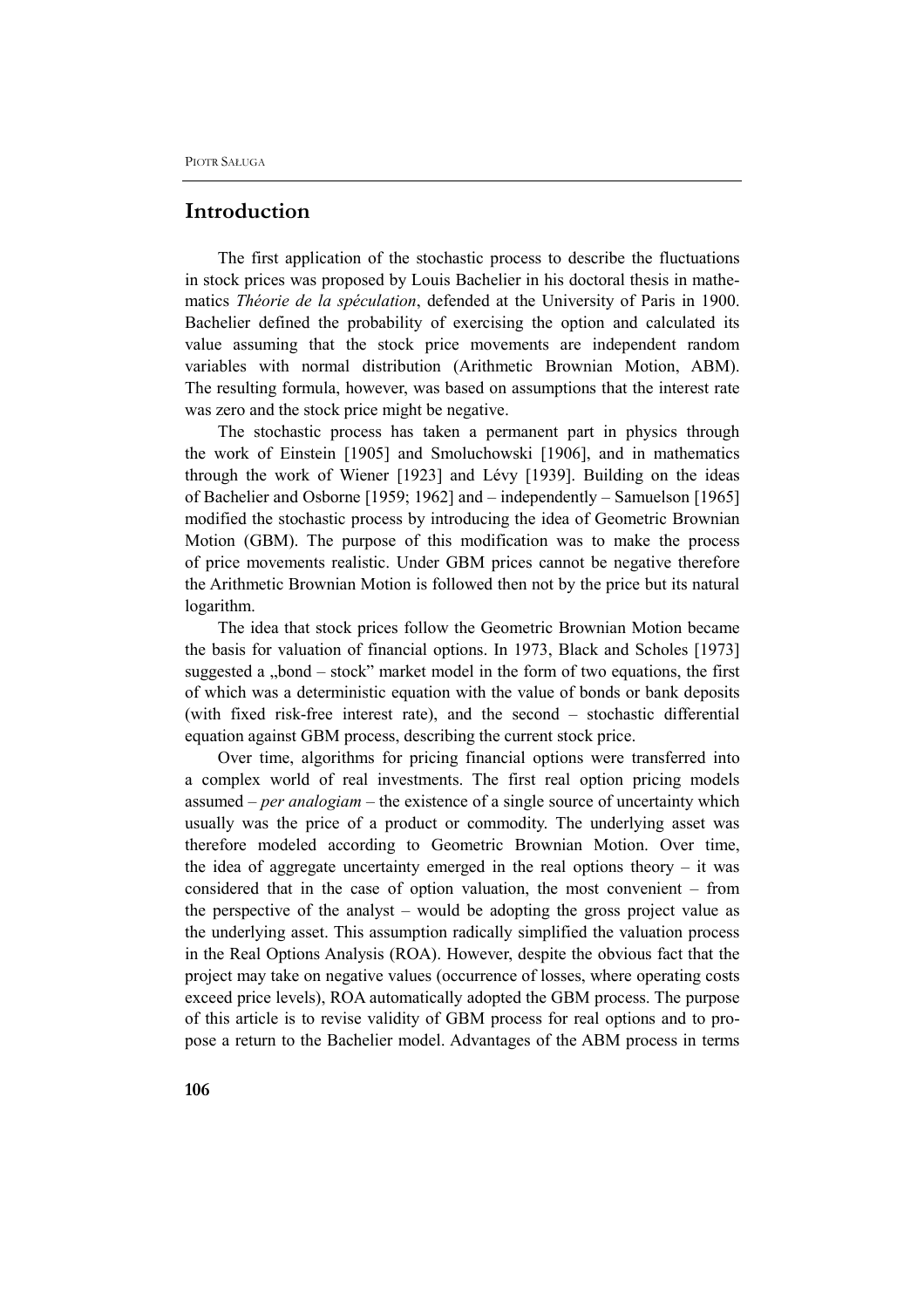of the description of changes in the underlying asset in option pricing models have been raised so far by a small number of authors [e.g. Poitras, 1998; Trojanowska, Kort, 2005].

The article is organized as follows: Section 2 presents the concept of the stochastic process and Arithmetic and Geometric Brownian Motion, while section 3 – the valuation of an investment project with an option-to-temporarily- -shut-down in multiplicative and additive binomial model.

## **1. Arithmetic vs. geometric stochastic process**

The stochastic process is a description of changes in parameter value over time in a way that is at least partially random. The stochastic process can be:

- 1) continuous-time process where the time subscript *t* is a continuous variable – parameter changes occur at any time,
- 2) discrete-time process, where parameter changes occur at specific time intervals.

#### **1.1. Brownian motion**

The Wiener process variable *z*(*t*), also called a Brownian motion, presents three essentials characteristics:

- 1) it is a Markov process, which means that the probability distribution of all possible future values of the process depends on the current value of the parameter only; this value is the only significant indicator of the future forecasting; the values of the past are irrelevant to the process (the process is memoryless);
- 2) changes in parameter  $(\Delta z)$  at small time intervals are independent of each other, i.e. the probability distribution of parameter changes at any time interval is independent of another time interval (intervals do not overlap);
- 3) the distribution of parameter changes (Δ*z*) in any finite time interval is a normal distribution with mean  $E(\Delta z) = 0$  and variance growing linearly with time:  $Var (\Delta z) = \Delta t$ .

$$
\Delta z = \varepsilon_t \sqrt{\Delta t} \tag{1}
$$

where:

 $\varepsilon$ <sup>*t*</sup> – is a normally distributed random variable with a mean of 0 and a standard deviation of 1.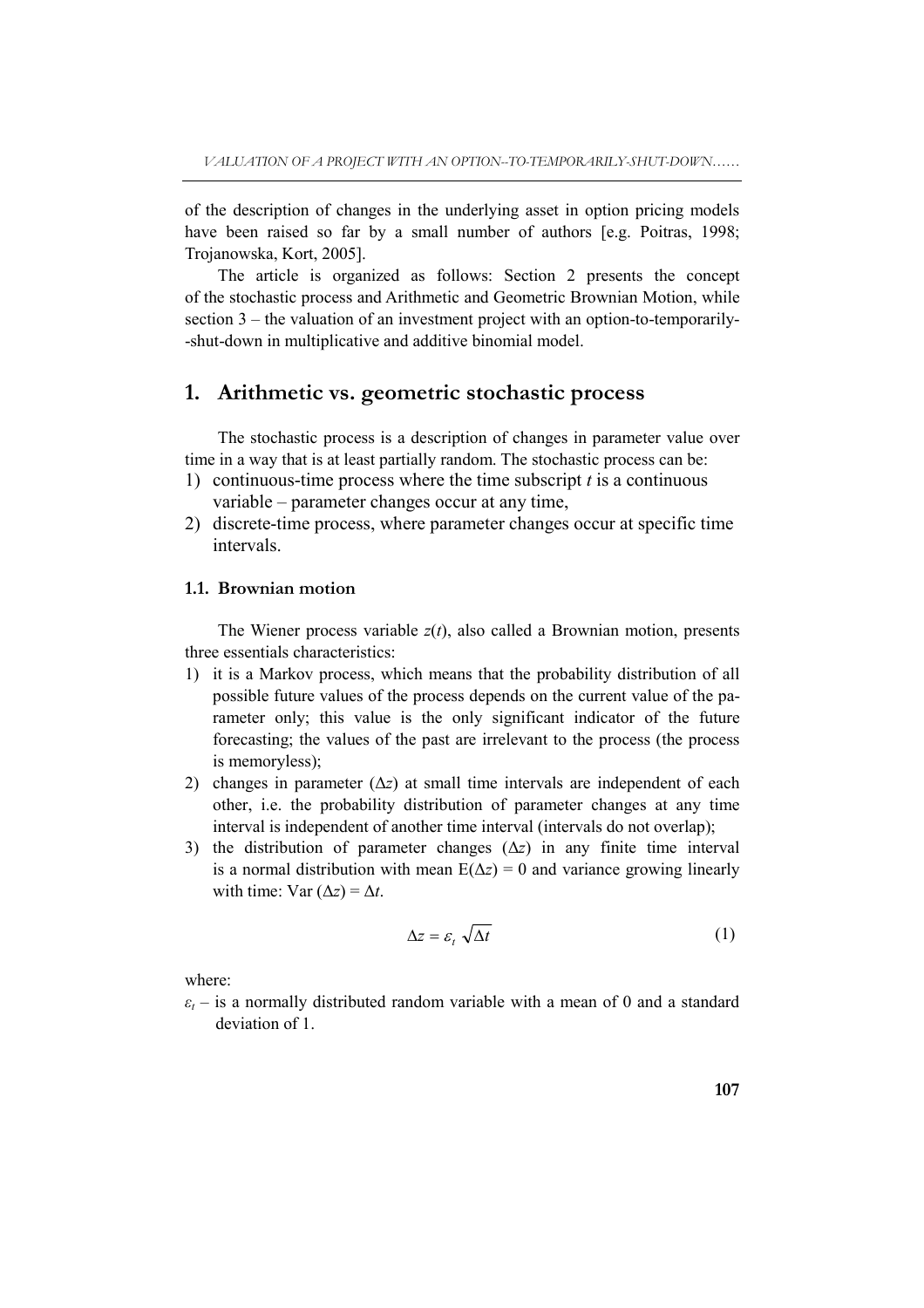For the continuous time process  $(\Delta t \rightarrow 0)$  the change of parameter in the standard Wiener process is:

$$
dz = \varepsilon_t \sqrt{dt} \tag{2}
$$

with expected value  $E(dz) = 0$  and variance  $Var(dz) = dt$ .

Brownian motion is a limit of a random walk. From the Central Limit Theorem results that the variance of the change in a Wiener process grows linearly with the time horizon.

#### **1.1.1. Arithmetic Brownian Motion**

The Wiener process can be generalized. A simple generalization of the process is Brownian motion with drift or Arithmetic Brownian Motion (ABM), in the form of:

$$
dx = \alpha dt + \sigma dz \tag{3}
$$

where:

- *dz* the increment of a Wiener process,
- $\alpha$  the drift parameter,
- $\sigma$  the variance.

It should be noted that over any time interval  $\Delta t$ , the change in *x* ( $\Delta x$ ) is normally distributed and has expected value  $E(\Delta x) = \alpha dt$  and variance  $Var(\Delta x) = \sigma^2 dt$ .

Figure 1 shows sample paths of changes in  $x$  (with trend line) in Brownian motion with drift where individual parameters are at levels:

- the initial value:  $x_0 = 10$ ,
- the drift parameter:  $\alpha = 20\%$ ,
- variability: *σ* = 25%,
- number of steps: 100.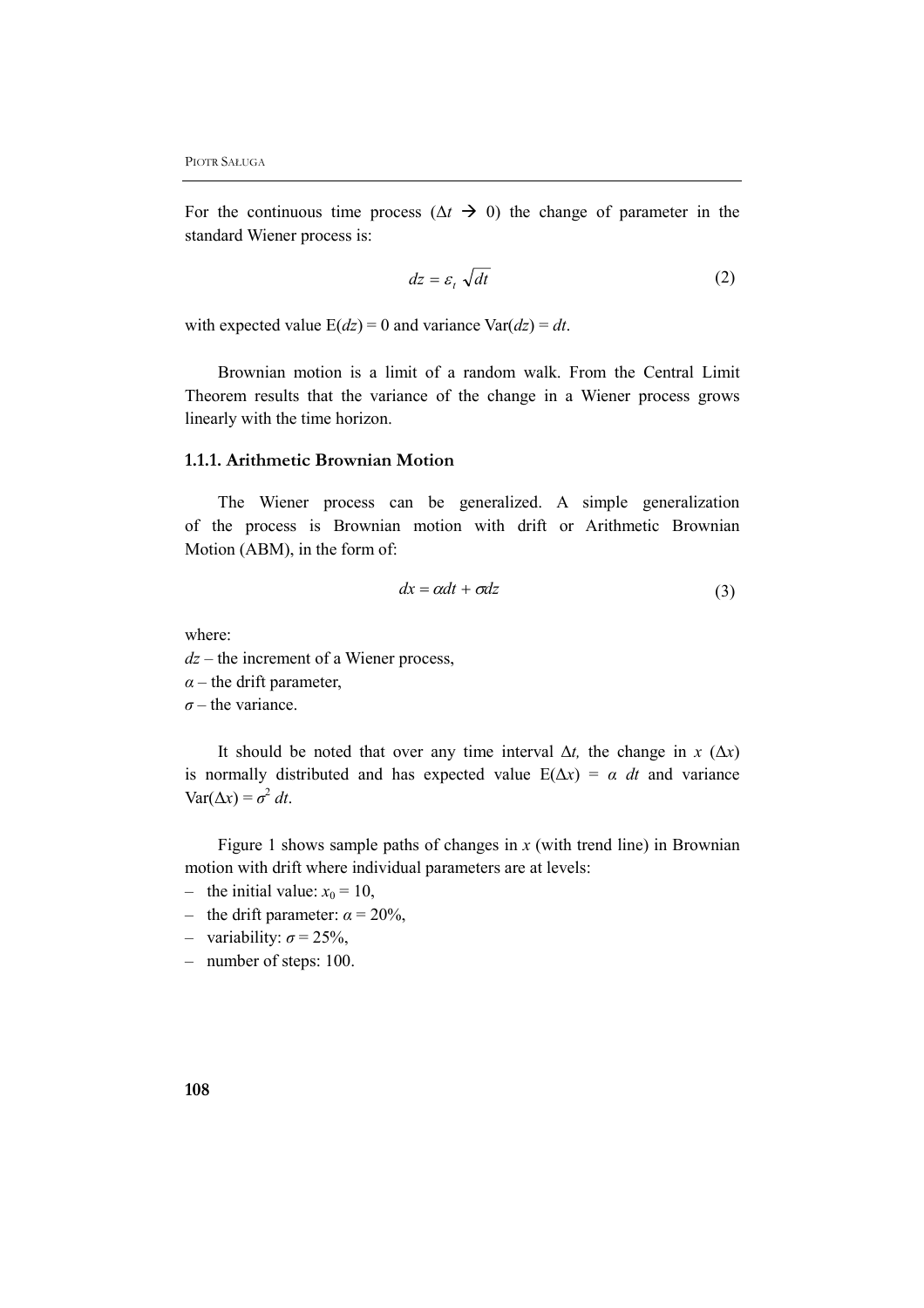#### **1.1.2. Generalized Brownian motion – Itō processes**

A generalized Brownian motion is a continuous-time stochastic process represented as:

$$
dx = a(x,t)dt + b(x,t)dz
$$
 (4)

where:

*dz* – the increment of a Wiener process,

 $a(x, t)$ ,  $b(x, t)$  – known non-random functions of time and location.



Figure 1. Sample paths of Brownian motion with drift Source: Own study.

The generalized Brownian motion is called an Itō process. The expected continuous-time drift rate is determined by the formula  $E(dx) = a(x,t)dt$ , while variance – for *dt* infinitely small – Var( $dx$ ) =  $b^2(x,t)dt$  [Dixit, Pindyck, 1994].

#### **1.2. Geometric Brownian Motion**

In the practice of option pricing an essential role is played by a special case of the Itō process – Geometric Brownian Motion which occurs when  $a(x, t) = \alpha x$  and  $b(x, t) = \alpha x$  (where *a* and  $\sigma$  are constants).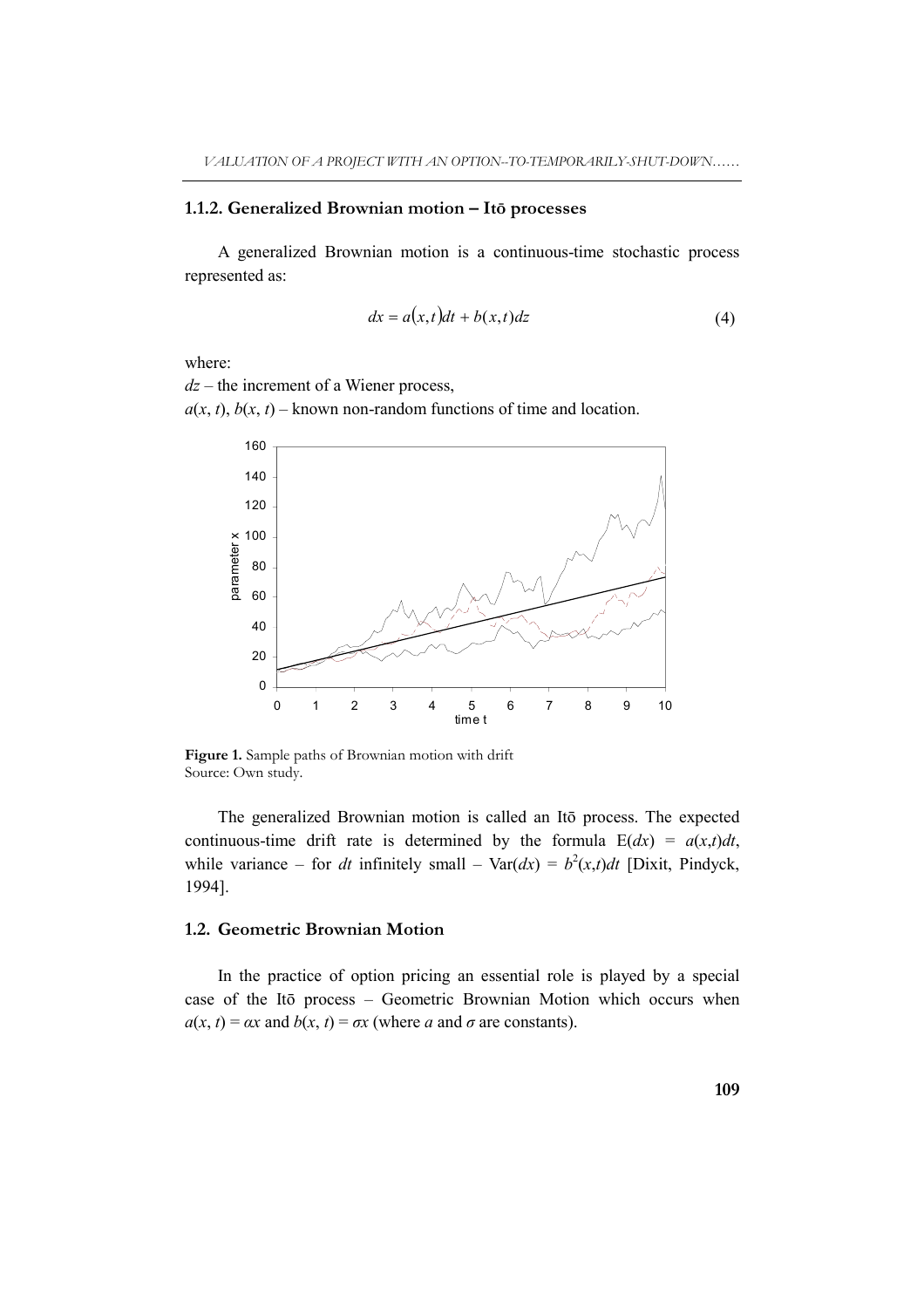In this case the formula (4) becomes:

$$
dx = \alpha x dt + \sigma x dz \tag{5}
$$

As mentioned earlier, percentage changes in  $x$  ( $\Delta x/x$ ) are normally distributed. For the price, this requirement cannot be met – prices can never be negative. For this reason, it is assumed that price changes are log-normally distributed. Using Itō's lemma it can be shown that if  $x(t)$  is defined by the equation (5), then  $F(x) = \log x$  follows a simple Brownian motion with drift:

$$
dF = (\alpha - \frac{1}{2}\sigma^2) dt + \sigma dz
$$
 (6)

Hence, over any finite time interval  $t$  the change in  $\log x$  is normally distributed with mean  $(\alpha - \frac{1}{2}\sigma^2)t$  and variance  $\sigma^2t$ .

Given the above and assuming that  $x = S$ , we can write that:

$$
\frac{dS}{S} = \alpha dt + \sigma dz \tag{7}
$$

where:

 $\alpha$  – (constant) instantaneous expected return on an asset,

 $\sigma$  – (constant) instantaneous standard deviation of asset returns,

*dz* – differential of a standard Wiener process (with mean 0 and variance *dt*).

For discrete processes the equation (7) is:

$$
\frac{\Delta S}{S} = \alpha \Delta t + \sigma \sqrt{\Delta t} \; \widetilde{\varepsilon} \tag{8}
$$

where:

 $\Delta S$  – change in the asset price at a small time interval  $\Delta t$ ,

 $\widetilde{\varepsilon}$  – random sample from a standardized normal distribution,

 $\alpha$  – expected (multiplicative) return on an asset per time unit,

*σ* – volatility of returns on asset prices.

The expression  $\alpha \Delta t$  is a deterministic element, measuring the growth line angle, while the expression  $\sigma \sqrt{\Delta t} \tilde{\varepsilon}$  includes a stochastic element that determines the extent of fluctuations around the trend line.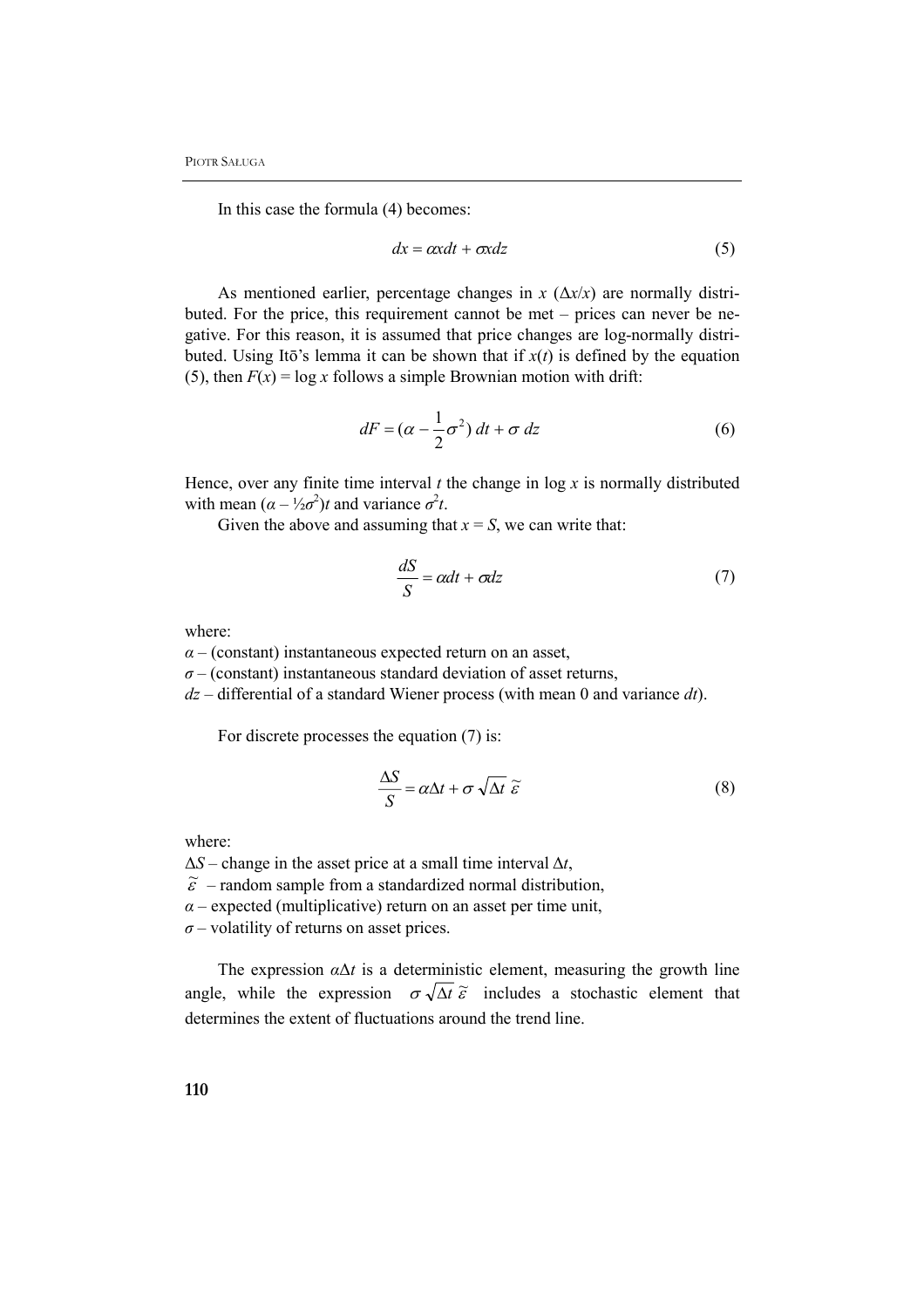Equation (5), called Geometric Brownian Motion (GBM) with drift or standard Wiener diffusion process, is used to model stock prices, interest rates, commodity prices, wage rates and other financial and economic variables.

# **2. Valuation of a project with an option to temporarily shut down production**

A modern approach to the valuation of real assets allows for a departure from understanding the value through the prism of the classical NPV, now called as "static", "passive" or "direct" value [Trigeorgis, 1996]. It allows for a more comprehensive assessment of investment opportunities by taking into account the value of managerial flexibility in relation to operational strategies, which is reflected in the concept of the so-called Expanded (or strategic) Net Present Value (XNPV), which is understood as the sum of the classical NPV and the option premium resulting from the value of managerial flexibility and different interactions between the different possibilities values of strategic dimension:

$$
XNPV = NPV + OP \tag{9}
$$

where:

*XNPV* – strategic or expanded NPV, *NPV* – project's value obtained in classical DCF analysis, *OP* – option premium.

Option value can be related both to net present and gross project value. In the latter case we can write:

$$
XPV = PV + OP \tag{10}
$$

where: *XPV* – strategic or expanded PV, *PV* – present gross project value.

#### **2.1. Binomial options pricing model**

The stochastic process approximation is represented by the binomial tree [Cox, Ross, Rubinstein 1979]:

1) multiplicative (Figure 2) – in the case of Geometric Brownian Motion,

2) additive (Figure 3) – in the case of Arithmetic Brownian Motion.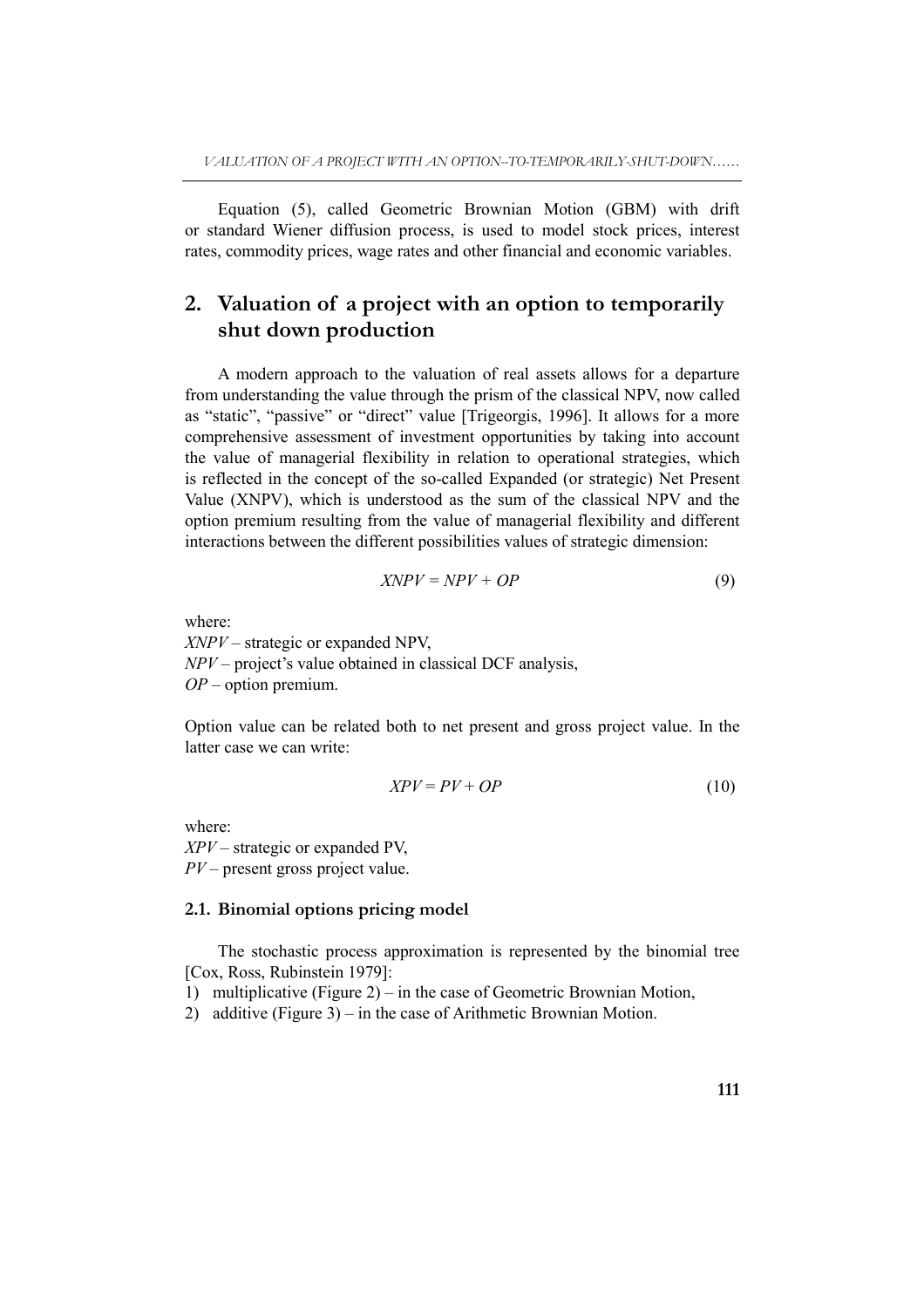PIOTR SAŁUGA



Figure 2. Multiplicative (geometric) stochastic process



Figure 3. Additive (arithmetic) stochastic process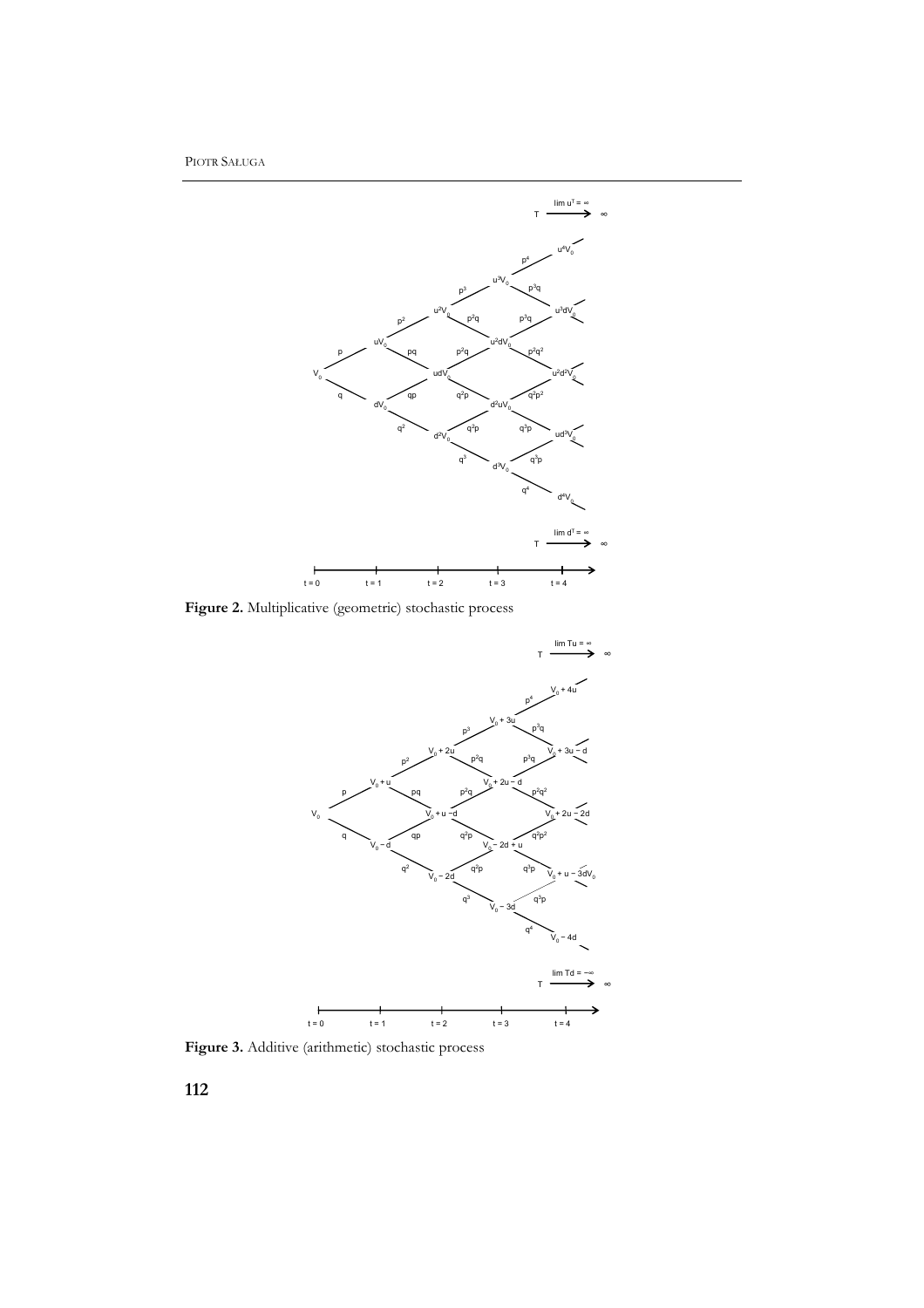In the multiplicative process subsequent values of the asset  $-$  up and down movements – are results of the directly preceding value and multiplicative factors: up  $u$  (>1) and down movements  $d$  (<1); it is usually assumed that  $d = 1/u$ . Values in the extreme upper branch of the multiplicative tree tend to plus infinity and in the extreme lower branch – to zero.

On the other hand, in the additive process, two subsequent possible values of the process are:

- the sum of the preceding value and the up-movement factor *u*,
- the difference between the preceding value and the down-movement factor *d*.

Values in extreme branches of the additive tree tend to:

- plus infinity in uppermost part,
- minus infinity in lowest part.

In the limit, as the number of steps tends to infinity, the end outcomes of the multiplicative tree approach a lognormal distribution, while in the additive tree – a normal distribution.

Options pricing in multiplicative binomial model can be realized by means of two approaches (Figure 4):

– replicating portfolio approach,

– risk-neutral probability approach.

Due to the fact that in the additive model the risk-neutral probability of up and down movements depends on  $V_0$ , it is impossible to apply the latter valuation approach in this model.

| REPLICATING PORTFOLIO<br>APPROACH       |                                                                 | RISK-NEUTRAL PROBABILITY APPROACH                                                         |
|-----------------------------------------|-----------------------------------------------------------------|-------------------------------------------------------------------------------------------|
| Number of twin security<br>units        | $m = \frac{ROV_u - ROV_d}{V_u - V_d}$                           | Up and down movements<br>$u=e^{\sigma\sqrt{\Delta t}}$ ; $d=\frac{1}{\sigma}$<br>factors: |
| Number of 'risk-free'<br>security units | $B = \frac{V_d ROV_u - V_u ROV_d}{(V_u - V_d)e^{r_f \Delta t}}$ | $p = \frac{e^{r_f \Delta t} - d}{u - d}$<br>Risk-neutral probability:                     |
| Value of project with<br>flexibility    | $ROV_0 = mV_0 - B$                                              | $ROV_0 = \frac{p(ROV_u) + (1-p)ROV_d}{a^{r/Me}}$<br>Value of project<br>with flexibility  |

**Figure 4.** The solutions of the Cox-Ross-Rubinstein multiplicative binomial tree model Source: Own study.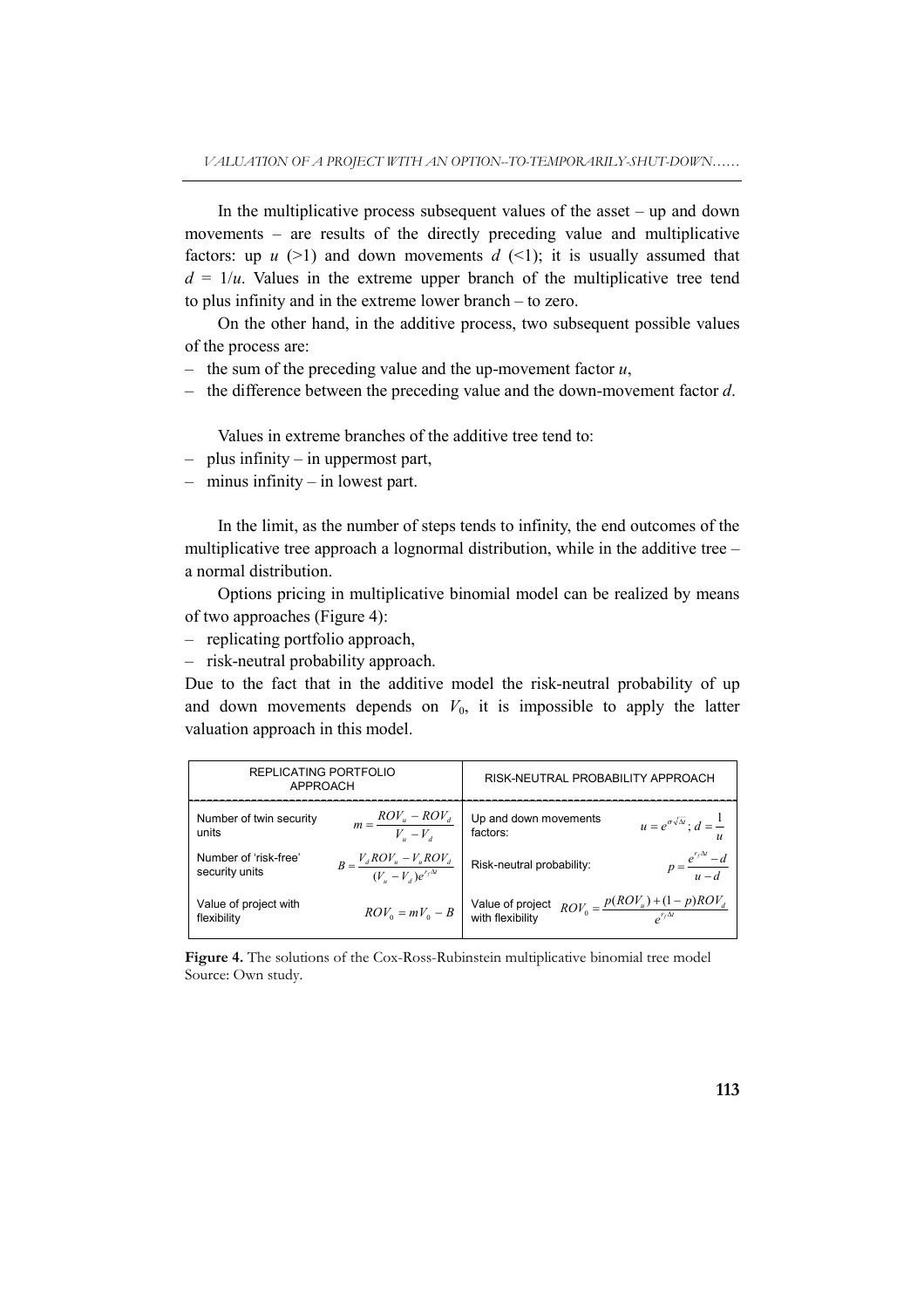#### **2.2. Valuation of a project with an option to-temporarily-shut-down**

The differences between valuation algorithms in multiplicative and additive models are shown on the example of a project valuation with an option-to- -temporarily-shut-down current operations.

The conventional DCF analysis assumes that in each year the project will generate cash flows ensuring its performance. In reality, however, the manager has the flexibility to shut down operations temporarily – such action may be justified when the amount of revenue is lower than operating costs. The implementation of such options as option-to- temporarily-shut-down or option- -to-abandon may significantly reduce potential losses of shareholders.

Options-to-temporarily-shut-down frequently appear in mining and exploration projects. For example: the management of a polymetallic mine, at any time of the project has the option – the right but not the obligation – to shut down operations when prices fall below the mine's unit operating costs and there is no hope of turning the tables on it soon.

#### **2.2.1. Valuation of a project in multiplicative binomial model**

Due to the fact that in the multiplicative binomial model the value of the project cannot take on negative values, production may be viewed as a call option on revenues in a given year with the exercise price which are operating variable costs  $(K_V)$ .

Suppose that the underlying asset following the stochastic process shown in Figure 2, provides in a given year revenues of 30 percent of the project value,  $R = 0.3V$  (Figure 5). In order to obtain these revenues the management pays \$18.1 million of operating variable costs per year and \$7 million of fixed costs. Assume that the low efficiency of the production process may cause higher variable costs to a level of \$30 million, but as long as the amount of revenues *R* exceeds the level of these costs, the production may still be profitable. This occurs when market conditions turn favorable. If these conditions get worse, the only appropriate action may be to stop operations temporarily. The option-to- -temporarily-shut-down production at any time gives the management the right to obtain the value *V* of the underlying asset in return for paying the lesser of two values:

- variable costs  $K_V$ , when the project develops successfully or
- revenues *R*, which would be lost if, in the event of adverse changes in the market production was continued.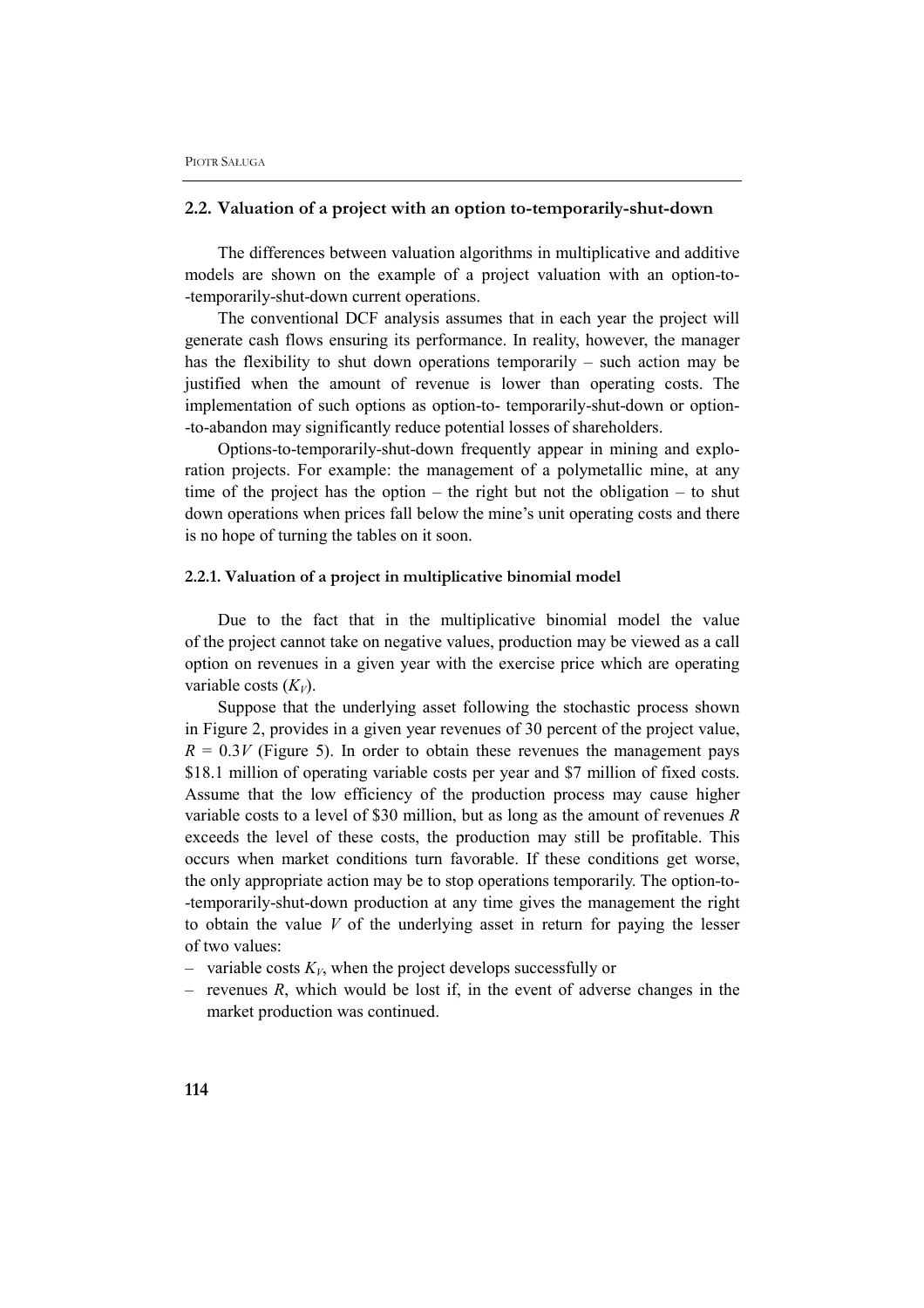

Figure 5. An underlying asset and cash revenues multiplicative tree of the project with option-to-temporarily-shut-down (cash values in Mill US\$) Source: Own study.

Denominating fixed costs by  $k_F$ , the payout for the project (*ROV*) in final nodes is determined by the formula:

 $ROV = (V - k_F) - \min(K_V, R)$  or  $ROV = \max(V - K_V - k_F; V - R - k_F).$ 

It should be noted that the increasing of variables costs up to \$30 million has as a result the decreasing of project present value from \$120 to \$ 86.44 million:

$$
[p^2 \cdot 0.3 \cdot 187.5 + 2p(1-p) \cdot 0.3 \cdot 120 + (1-p)^2 \cdot 0.3 \cdot 76.8]/(1+0.05)^2 = 86.44
$$

where:

 $p$  – risk-neutral probability ( $p$  = 0.56)

Table 1 shows payouts for project in final nodes. Valuation of the project is presented in Figure 6 and in Table 2.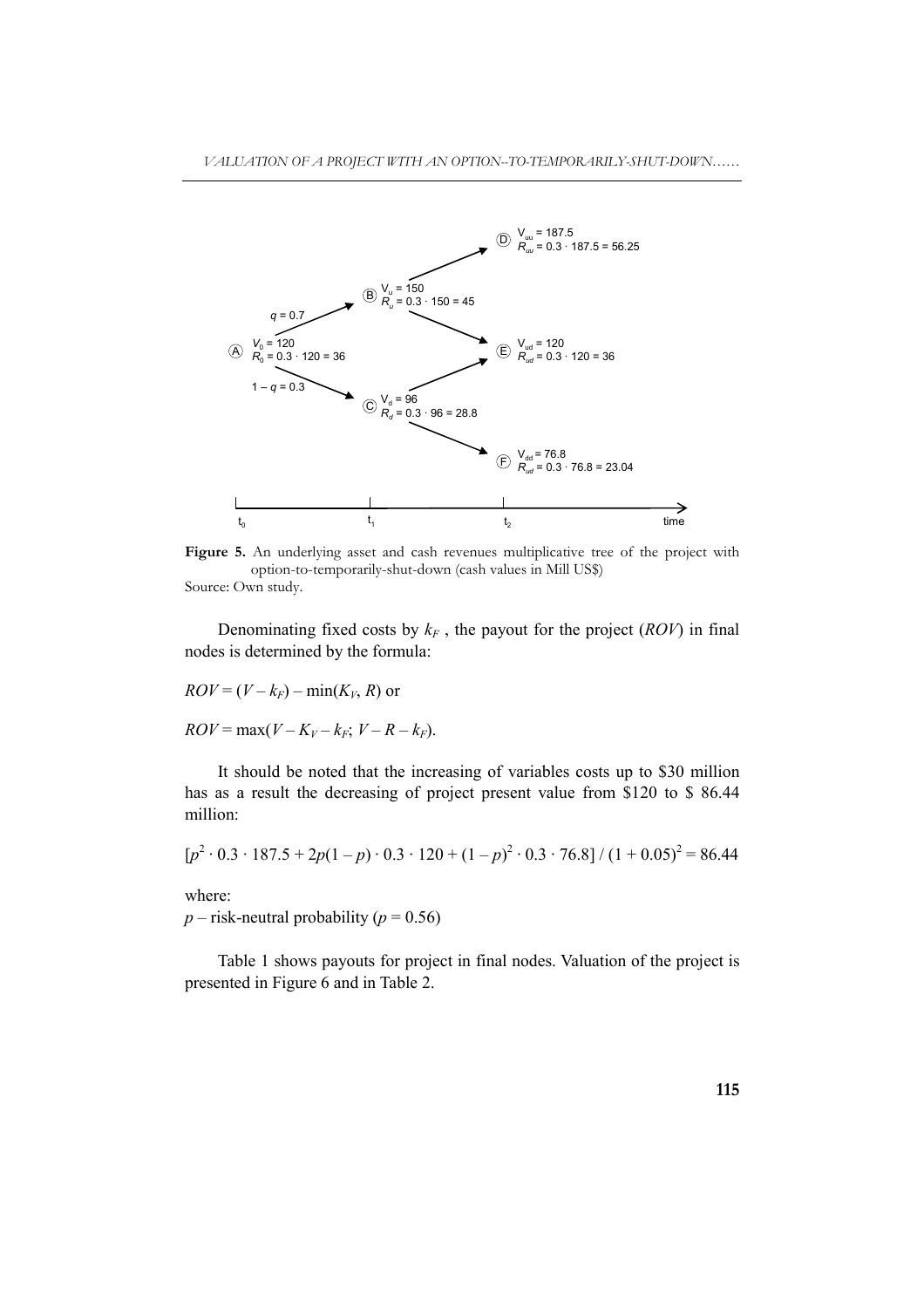node Project payout (ROV) [Mill US\$] Value of project without flexibility [Mill US\$] Option payout (OP) [Mill US\$] D  $max[(V_{uu} - K_V - k_F), (V_{uu}$  $-0.3V_{uu} - k_F$ ] = max[(187.5 - $-30 - 7$ )  $(187.5 - 0.3 \cdot 187.5 - 7)$ ] = 150.5  $V_{uu}$  –  $K_V$  –  $k_F$  = 150.5  $max[0, (V_{uu}-0.3V_{uu}-k_F)$  $-(V_{uu} - K_V - k_F)] =$  $=$  max(0, 124.25 – 150.5) = 0 E  $max[(V_{ud} - K_V - k_F), (V_{ud}$  $-0.3V_{ud} - k_F$ ] = max[(120  $-30 - 7$ ),  $(120 - 0.3 \cdot 120)$  $(-7)$ ] = 83  $V_{ud} - K_V - k_F = 83$  $max[0, (V_{ud}-0.3V_{ud}-k_F)]$  $-(V_{ud} - K_V - K_F)] =$  $= max(0, 77 - 83) = 0$ F  $max[(V_{dd} - K_V - k_F), (V_{dd} -0.3V_{dd} - k_F$ ] = max[(76.8 - $-30 - 7$ ),  $(76.8 - 0.3 \cdot 76.8 \cdot$  $-7$ )] = 46.76  $V_{dd}$ –  $K_V$ –  $k_F$  = 39.8  $max[0, (V_{dd} - 0.3V_{dd} - k_F)]$  $-(V_{dd} - K_V - k_F)$ ] =  $=$  max(0, 46.76 – 39.8) = 6.96

Payouts for both project with flexibility and option-to-temporarily-shut- -down in the multiplicative binomial model

Table 1

Source: Own study.



**Figure 6.** Valuation of project (XPV value) with option-to-temporarily-shut-down in the multiplicative binomial model (cash values in Mill US\$) Source: Own study.

The results show that the Expanded Present Value (XPV) stands at \$87.69 million and exceeds the PV (\$86.44 million) by managerial flexibility value  $OP = $1.25$  million).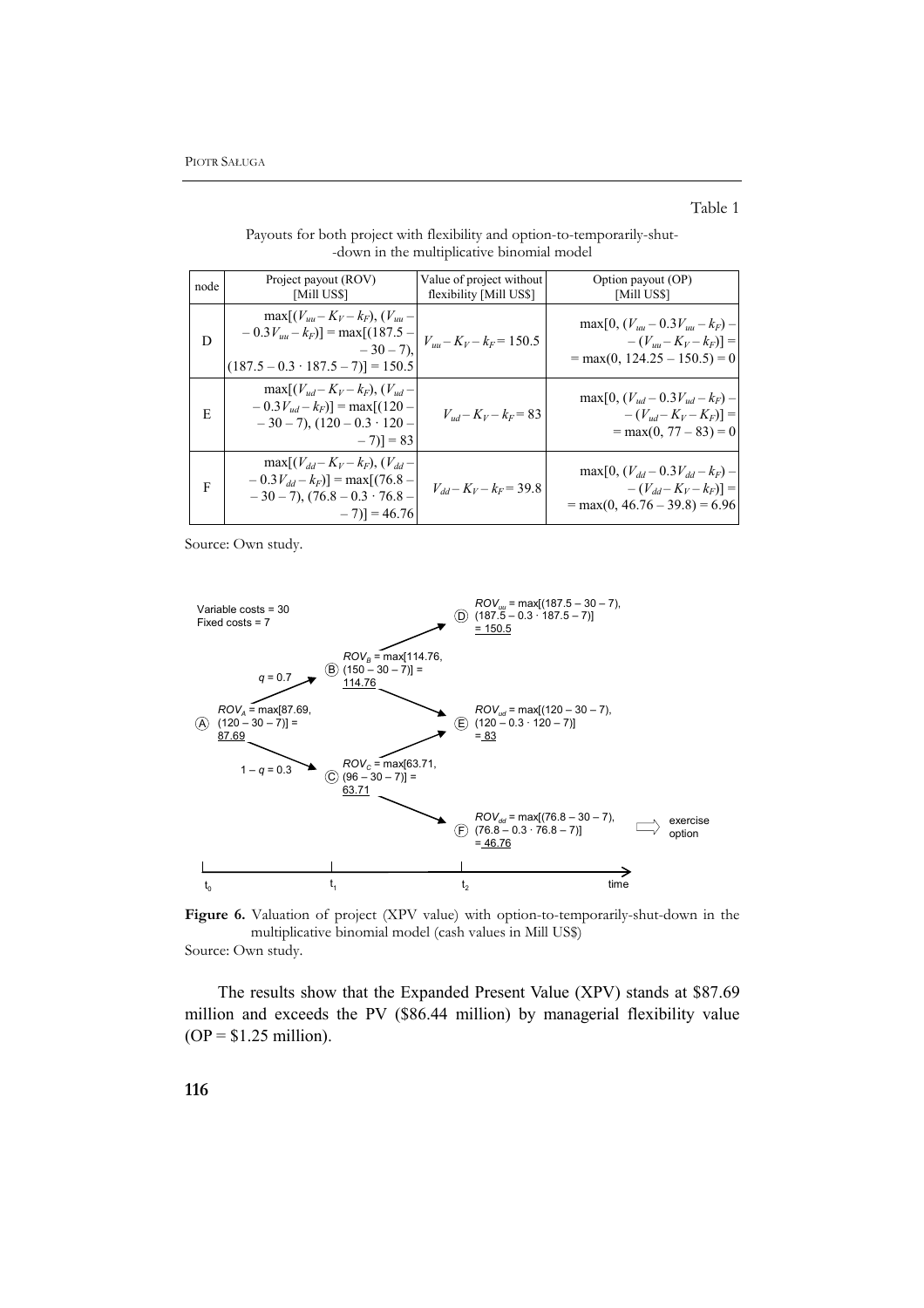#### **2.2.2. Valuation of a project in additive binomial model**

In the case when the underlying asset (gross project value) is modeled with the additive binomial tree another approach to valuate the option-to- -temporarily-shut-down can be shown.

The main effect of shutting down production temporarily is variable cost saving. It should be noted that in the case of exercising this option certain fixed costs related to the shutdown of production may be incurred – in the case of mineral projects concerned basically with maintaining mine infrastructure (ventilation, dewatering, maintenance of workings), ensuring safety etc. Main shares of option exercise price are dismissal wages and maintenance costs of closed mine faces, ventilation, machines, equipment, etc.

As mentioned earlier, the value of the project under the additive model may take on negative values. Figure 7 shows changes in the value of the underlying asset with the present value  $V_0$  = \$40 million in two-period additive model with assumption that up and down parameters are the same  $(u = d = $30$  million). The mine management has the option-to-shut-down operations temporarily when the project generates losses. That is the case in point  $F''$  of the presented binomial tree (Figure 7) – the value of the underlying asset  $V_{dd}$  amounts to (\$20) million.

Suppose that the current operating costs of the studied project stand at \$30 million, of which fixed costs  $k_F$  are \$9 million and variable costs –  $k_V$  = \$21 million. The costs of shutting down operations temporarily  $K_T$  were estimated at \$5 million. Deciding to shut down production temporarily the company will incur a cost of \$14 million  $(k_s + K_T)$ , where index "prim" denotes the time-value adjustment – the "risk-free" rate was adopted at  $5\%$  level [Saługa, 2009]. In this situation, the profit of the company will be saving losses that would be incurred if the production was maintained:  $V - k_F' - K_T'$ . Thus, the positive effect of shutting down operations temporarily makes sense only if the absolute value of the total amount of shutting down and fixed costs gets into the range  $(0; V)$  – otherwise rational action is to abandon operations.

Table 2

Estimation of expanded PV (XPV) and managerial flexibility (OP) values for project with option-to-temporarily-shut-down – a replicating portfolio approach in the multiplicative binomial model (cash values in Mill US\$)

| <b>Option parameters:</b>                          | <b>Process parameters:</b>              |  |
|----------------------------------------------------|-----------------------------------------|--|
| 1) Underlying asset: gross project value $V$       | 1) Character of process: multiplicative |  |
| (2) Present value of underlying asset: $V_0 = 120$ | (geometric)                             |  |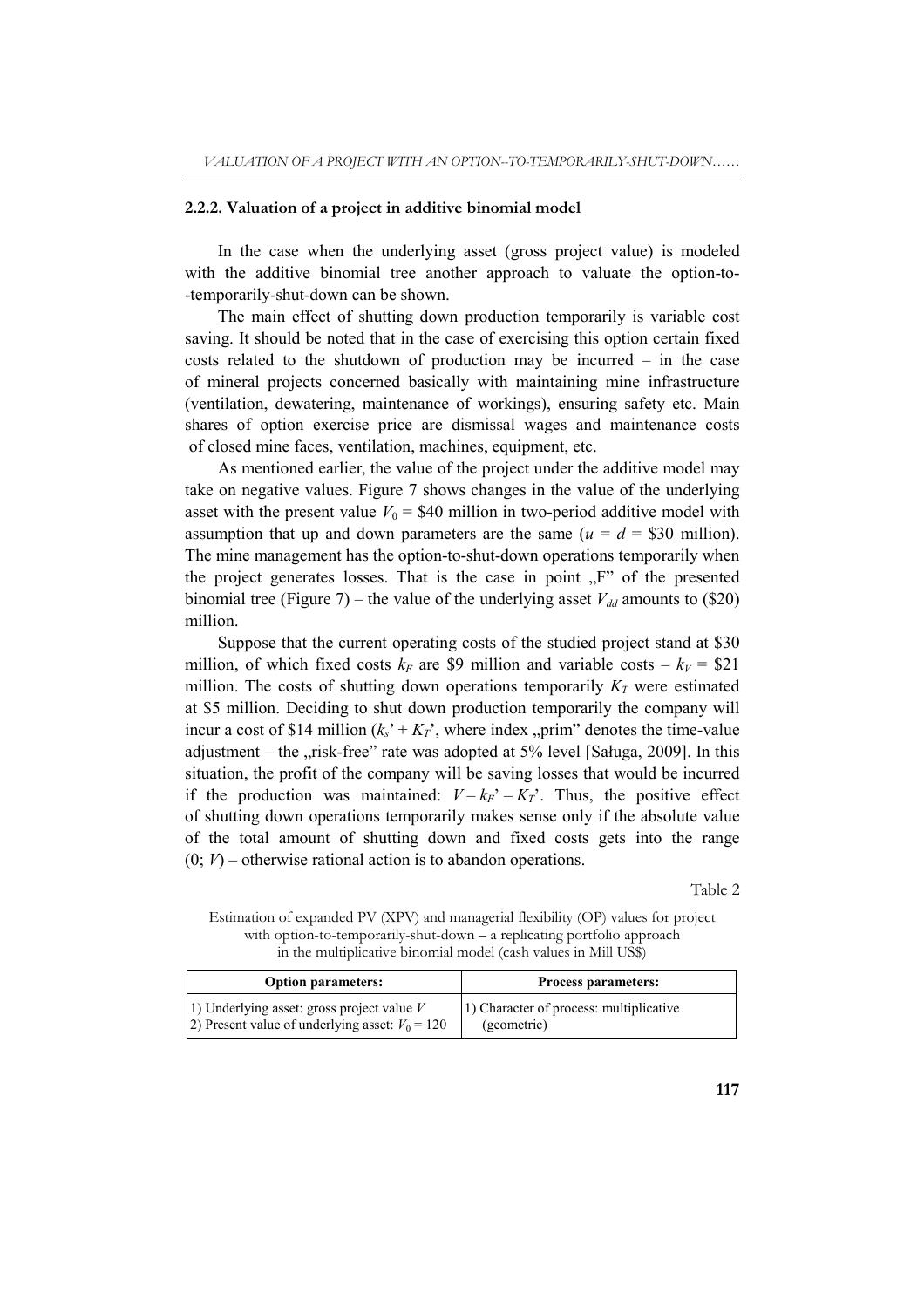Table 2 cont.

| <b>Option parameters:</b>                                                                                                                                                                                                                                                                                    | <b>Process parameters:</b>                                                                                                                                                                                                                                                                                                                   |  |
|--------------------------------------------------------------------------------------------------------------------------------------------------------------------------------------------------------------------------------------------------------------------------------------------------------------|----------------------------------------------------------------------------------------------------------------------------------------------------------------------------------------------------------------------------------------------------------------------------------------------------------------------------------------------|--|
| 3) Type of option: american call option<br>4) Project revenues: $0.3V$<br>5) Fixed costs: $k_F$ = 7<br>6) Exercise price (nominal): $K_V = 30$<br>7) Lifetime of option: $\tau$ = 2 years<br>8) Modification of underlying asset:<br>$V - 0.3V - K_F$                                                        | 2) Up-movement parameter: $u = 1.25$<br>3) Down-movement parameter: $d = 1/u = 0.625$<br>4) Objective probability of up-movement:<br>$q = 0.7$<br>5) Objective probability of down-movement:<br>$1 - q = 0.3$<br>6) Volatility: $\sigma$ = 22.31%<br>7), Risk-free" interest rate: $r_f$ = 5%                                                |  |
| Value of project with flexibility (XPV)                                                                                                                                                                                                                                                                      | <b>Flexibility value (OP)</b>                                                                                                                                                                                                                                                                                                                |  |
| <u>a) node B</u> :                                                                                                                                                                                                                                                                                           | <u>a) node B:</u>                                                                                                                                                                                                                                                                                                                            |  |
| $m \cdot V_{uu} - (1 + r_f)B = ROV_{uu} = \max[(187.5 -$<br>$-30-7$ , $(187.5-0.3 \cdot 187.5 - 7)$<br>$m \cdot V_{ud} - (1 + r_f)B = ROV_{ud} = \max[(120 - 30 -$<br>$-7$ , $(120 - 0.3 \cdot 120 - 7)$<br>$m \cdot 187.50 - (1 + 0.05)B = 150.5$<br>$m \cdot 120 - (1 + 0.05)B = 83$<br>$m = 1, B = 35.24$ | $m \cdot V_{uu} - (1 + r_f)B = OP_{uu} = \max[(187.5 - 0.3 \cdot$<br>$\cdot$ 187.5 - 7) - (187.5 - 30 - 7), 0] =<br>$=$ max( $-26.25, 0$ )<br>$m \cdot V_{ud} - (1 + r_f)B = OP_{ud} = \max[(120 - 0.3 \cdot$<br>$\cdot$ 120 - 7) - (120 - 30 - 7)] = max(-6.25, 0)<br>$m \cdot 187.50 - (1 + 0.05)B = 0$<br>$m \cdot 120 - (1 + 0.05)B = 0$ |  |
| $ROV_u = m \cdot V_u - B = 1 \cdot 150 - 35.24 = 114.76$                                                                                                                                                                                                                                                     | $m = 0, B = 0$                                                                                                                                                                                                                                                                                                                               |  |
| $ROV_B$ = max[114.76, 150 – 0.3 · 96 – 7] =<br>$= max(114.76, 98) = 114.76$                                                                                                                                                                                                                                  | $OP_u = OP_B = 0$<br>$b)$ node $C$ :                                                                                                                                                                                                                                                                                                         |  |
| b) node C:<br>$m \cdot V_{ud} - (1 + r_f)B = ROV_{ud} = \max[(120 - 30 -$<br>$-7$ , $(120 - 0.3 \cdot 120 - 7)$ ]<br>$m \cdot V_{dd} - (1 + r_f)B = ROV_{dd} = \max[(76.8 - 30 -$<br>$-7$ , $(76.8 - 0.3 \cdot 76.8 - 7)$<br>$m \cdot 120 - (1 + 0.05)B = 83$                                                | $m \cdot V_{ud} - (1 + r_f)B = OP_{ud} = \max[(120 - 0.3 \cdot$<br>$\cdot$ 120 - 7) - (120 - 30 - 7)] = max(-6.25, 0)<br>$m \cdot V_{dd} - (1 + r_f)B = OP_{dd} = \max[(76.8 - 0.3$ .<br>$(76.8 - 7) - (76.8 - 30 - 7)$ ] = max(6.96, 0)<br>$m \cdot 120 - (1 + 0.05)B = 0$<br>$m \cdot 76.80 - (1 + 0.05)B = 6.96$                          |  |
| $m \cdot 76.80 - (1 + 0.05)B = 46.76$                                                                                                                                                                                                                                                                        | $m = -0.16, B = -18.4$                                                                                                                                                                                                                                                                                                                       |  |
| $m = 0.84, B = 16.83$<br>$ROV_d = m \cdot V_d - B = 0.84 \cdot 96 - 16.83 = 63.71$<br>$ROV_C$ = max(63.71, 96 – 0.3 · 96 – 7) = <u>63.71</u><br>c) node A:                                                                                                                                                   | $OP_d = -0.16 \cdot 96 + 18.4 = 2.95$<br>$OP_C$ = max[2.95, (96 – 0.3 · 96 – 7) – (96 –<br>$-30-7$ ] = max(2.95, -27) = 2.95<br><u>c) node A:</u>                                                                                                                                                                                            |  |
| $m \cdot V_u - (1 + r_f)B = ROV_B = 114.76$<br>$m \cdot V_d - (1 + r_f)B = ROV_C = 63.71$<br>$m \cdot 150 - (1 + 0.05)B = 114.76$<br>$m \cdot 96 - (1 + 0.05)B = 63.71$                                                                                                                                      | $m \cdot V_u - (1 + r_f)B = OP_B = 0$<br>$m \cdot V_d - (1 + r_f)B = OP_C = 2.95$<br>$m \cdot 150 - (1 + 0.05)B = 0$<br>$m \cdot 96 - (1 + 0.05)B = 2.95$<br>$m = -0.05, B = -7.79$                                                                                                                                                          |  |
| $m = 0.95, B = 25.77$<br>$ROV_0 = m \cdot V_0 - B = 0.95 \cdot 120 - 25.77 = 87.69$<br>$XPV = ROV_A = \max(87.69, 120 - 0.3 \cdot 120 -$<br>$-7) = 87.69$                                                                                                                                                    | $OP_0 = -0.05 \cdot 120 + 7.79 = 1.25$<br>$OPA$ = max[1.25, (120 – 0.3 · 120 – 7) – (120 –<br>$-30-7$ ] = max(1.25, -42) = $1.25$                                                                                                                                                                                                            |  |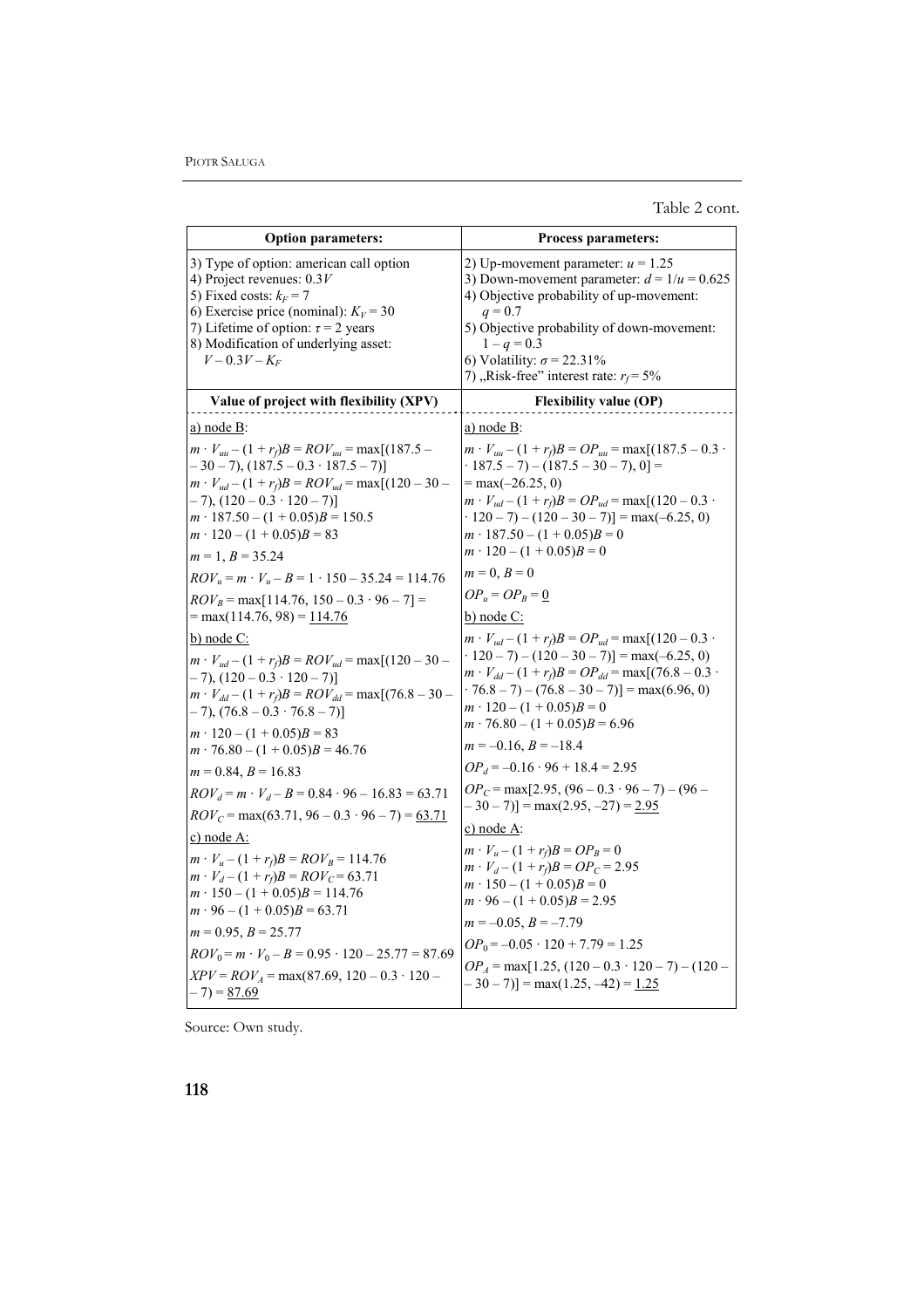#### Table 3

Estimation of expanded PV (XPV) and managerial flexibility (OP) values for project with option-to-temporarily-shut-down – a risk-neutral probability approach in the multiplicative binomial model (cash values in Mill US\$)

| <b>Option parameters:</b>                                                                                                                                                                                                                                                                                                                                                                                                                                                                                                                                                                                                                                      | <b>Process parameters:</b>                                                                                                                                                                                                                                                                                                                                                                                                                                                                                                                                                                                                 |  |
|----------------------------------------------------------------------------------------------------------------------------------------------------------------------------------------------------------------------------------------------------------------------------------------------------------------------------------------------------------------------------------------------------------------------------------------------------------------------------------------------------------------------------------------------------------------------------------------------------------------------------------------------------------------|----------------------------------------------------------------------------------------------------------------------------------------------------------------------------------------------------------------------------------------------------------------------------------------------------------------------------------------------------------------------------------------------------------------------------------------------------------------------------------------------------------------------------------------------------------------------------------------------------------------------------|--|
| 1) Underlying asset: gross project value $V$<br>2) Present value of underlying asset: $V_0 = 120$<br>3) Type of option: american call option<br>4) Project revenues: $0.3V$<br>5) Fixed costs: $k_F$ = 7<br>6) Exercise price (nominal): $K_V = 30$<br>7) Lifetime of option: $\tau$ = 2 years<br>8) Modification of underlying asset:<br>$V - 0.3V - k_F$                                                                                                                                                                                                                                                                                                     | 1) Character of process: multiplicative (geo-<br>metric)<br>2) Up movement parameter: $u = 1.25$<br>3) Down movement parameter: $d = 1/u = 0.625$<br>4) Objective probability of up-movement:<br>$q = 0.7$<br>5) Objective probability of down-movement:<br>$1 - q = 0.3$<br>6) Volatility: $\sigma$ = 22.31%<br>7), Risk-free" interest rate: $r_f$ = 5%                                                                                                                                                                                                                                                                  |  |
| Value of project with flexibility (XPV)                                                                                                                                                                                                                                                                                                                                                                                                                                                                                                                                                                                                                        | <b>Flexibility value (OP)</b>                                                                                                                                                                                                                                                                                                                                                                                                                                                                                                                                                                                              |  |
| $p = (1 + r_f - d)/(u - d) = (1.05 - 0.625)/(1.25 -$<br>$-0.625) = 0.56$<br>a) node B:<br>$ROV_u = (p \cdot ROV_{uu} + (1-p)ROV_{ud})/(1 + r_f) =$<br>$=(0.56 \cdot 150.5 \cdot 0.44 \cdot 83)/1.05 = 114.76$<br>$ROV_B$ = max(114.76, 150 – 0.3 · 96 – 7) =<br>$=$ 114.76<br>b) node $C$ :<br>$ROV_d = (p \cdot ROV_{ud} + (1-p)ROV_{dd})/(1 + r_f) =$<br>$=(0.56 \cdot 98 + 0.44 \cdot 46.76)/1.05 = 63.71$<br>$ROV_C = \max(63.71, 96 - 0.3 \cdot 96 - 7) = 63.71$<br>$c)$ node A:<br>$ROV_0 = (p \cdot ROV_B + (1 - p)ROV_C)/(1 + r_f) =$<br>$=(0.56 \cdot 114.76 + 0.44 \cdot 63.71)/1.05 = 87.69$<br>$ROV4 = max(87.69, 120 - 0.3 \cdot 120 - 7) = 3.71$ | $p = (1 + r_f - d)/(u - d) = (1.05 - 0.625)/(1.25 -$<br>$-0.625 = 0.56$<br>a) node $B$ :<br>$OP_u = (p \cdot OP_{uu} + (1-p)OP_{ud})/(1+r_f) =$<br>$=(0.56 \cdot 0 + 0.44 \cdot 0)/1.05 = 0$<br>$OP_B = OP_u = 0$<br>b) node $C$ :<br>$OP_d = (p \cdot OP_{ud} + (1-p)OP_{dd})/(1+r_f) =$<br>$=(0.56 \cdot 0 + 0.44 \cdot 6.96)/1.05 = 2.95$<br>$OP_C$ = max[2.95, (96 – 0.3 · 96 – 7) – (96 –<br>$-30-7$ ) $]= 2.95$<br>c) node A:<br>$OP_0 = (p \cdot OP_B + (1 - p)OP_C)/(1 + r_f) =$<br>$=(0.56 \cdot 0 + 0.44 \cdot 2.95)/1.05 = 1.25$<br>$OPA$ = max[1.25, (120 – 0.3 · 120 – 7) – (120 –<br>$-30-7$ ] = <u>1.25</u> |  |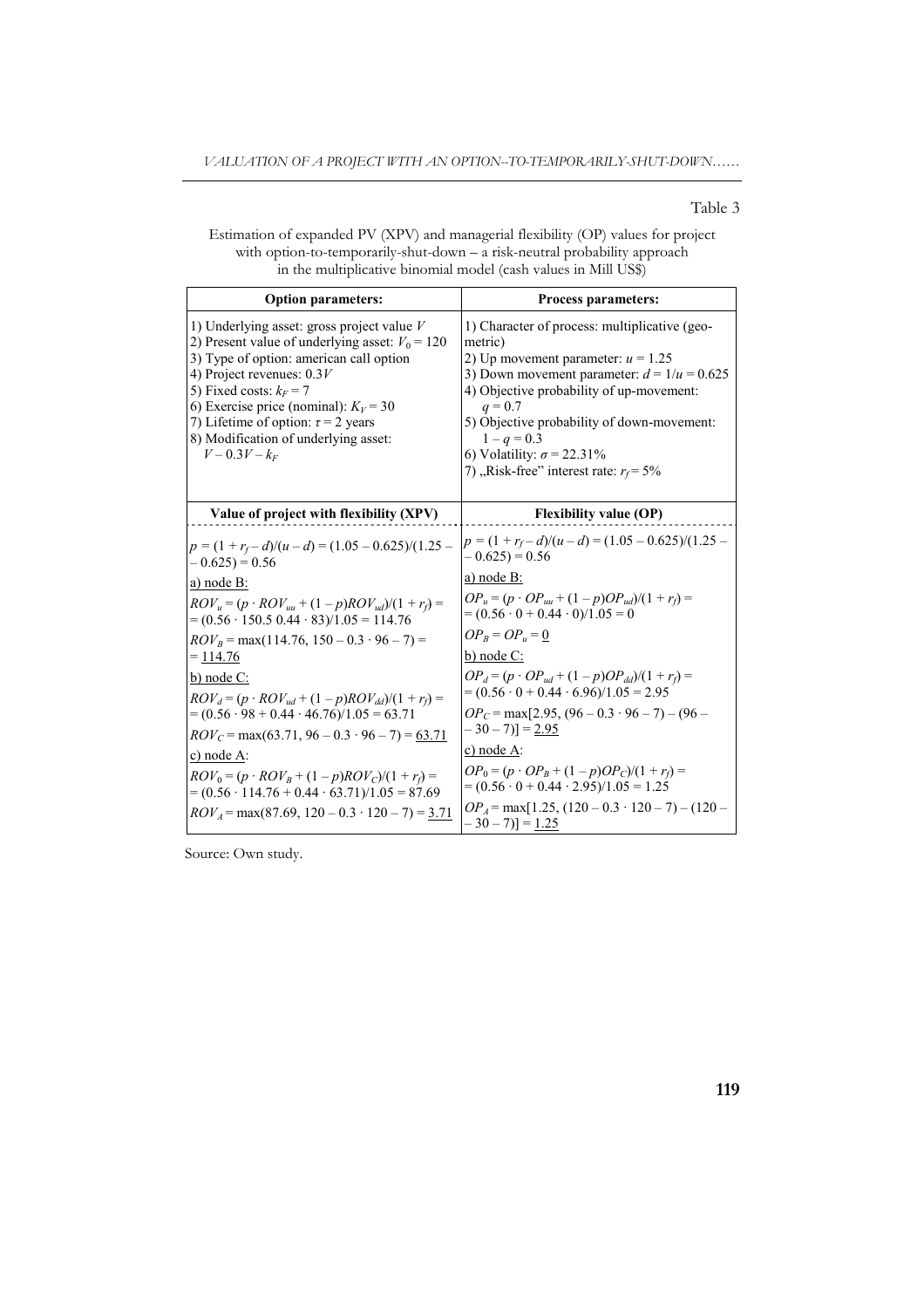

Figure 7. An underlying asset additive tree of the project with option-to-temporarily-shut--down (values in Mill US\$) Source: Own study.

Table 3 shows the payouts for a project in final nodes, Figure 8 and Table 4 – valuation of the project (including valuation of flexibility) in the replicating portfolio approach.

Table 4

| in the additive binomial tree approach |                                                                                                       |                                                     |                                                   |  |
|----------------------------------------|-------------------------------------------------------------------------------------------------------|-----------------------------------------------------|---------------------------------------------------|--|
| node                                   | Project payout (ROV)<br>[Mill US\$]                                                                   | Value of project without<br>flexibility [Mill US\$] | Option payout (OP)<br>[Mill US\$]                 |  |
| D                                      | $\max[V_{uu} - k_F(1 + 0.05)^2 - V_{uu} -$<br>$-K_{7}(1+0.05)^{2}$ ] =<br>$= max(100; -115.44) = 100$ | 100                                                 | $\theta$                                          |  |
| E                                      | $\max[V_{ud}] - k_F(1 + 0.05)^2 - V_{ud}$<br>$-K_{7}(1+0.05)^{2}$ ] =<br>$= max(40; -55.43) = 40$     | 40                                                  | $\Omega$                                          |  |
| F                                      | $\max[V_{dd} - k_F(1 + 0.05)^2 - V_{dd}$<br>$-K_7(1+0.05)^2$ ] =<br>$= max(-20; 4.57) = 4.57$         | $-20$                                               | $ROV_{dd} - V_{dd} =$<br>$= 4.57 - (-20) = 24.57$ |  |

Payouts for both project with flexibility and option-to-temporarily-shut-down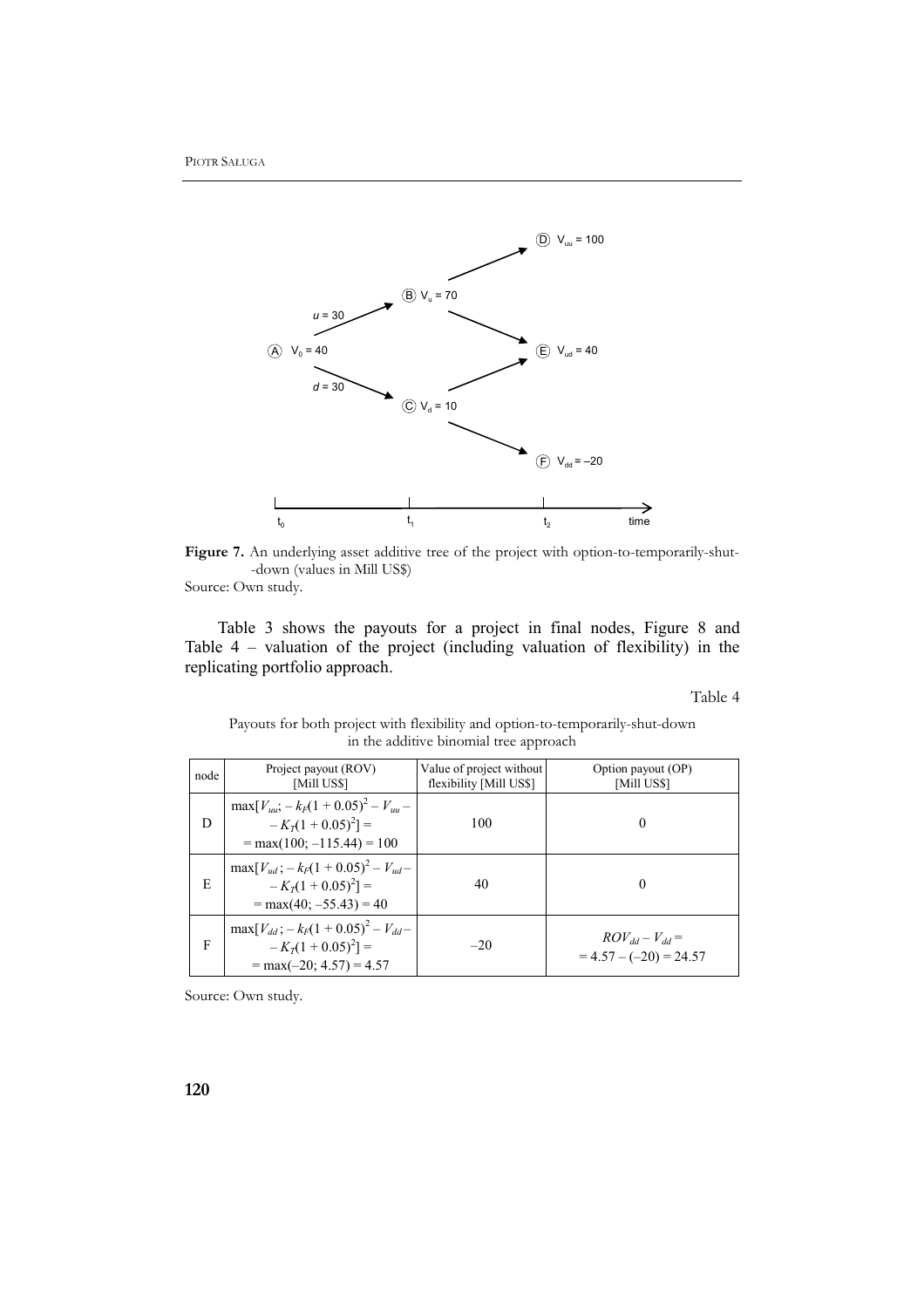

**Figure 8.** Valuation of project (XPV value) with option-to-temporarily-shut-down in the additive binomial tree approach (cash values in Mill US\$) Source: Own study.

Calculations show that the value of the studied project with an option-to- -temporarily-shut-down production, that is the expanded present value (XPV), stands at \$45.11 million; the value of flexibility related to the opportunity to shut down operations temporarily (option premium – OP) amounts to \$5.11 million.

# **Conclusions**

The standard model describing a behavior of the underlying security (which typically is a gross project value) in the real options analysis is Geometric Brownian Motion (GBM). This process has been directly adopted from financial options pricing models. In the GBM model end values of the stochastic process are log-normally distributed. The GBM assumption makes the ROA valuation unrealistic because in real situations project's cash flows can be negative. Classical cases of negative cash flows usually appear in situations where production operating costs exceed the level of prices. In such cases managers consider the possibility of shutting down production temporarily and even abandoning the project. According to the author's opinion, in the real options analysis, a more appropriate model for describing the behavior of the underlying asset is the Arithmetic Brownian Motion (ABM), under which the values can go negative. This means returning to the beginnings of the theory of options [Bachelier, 1900].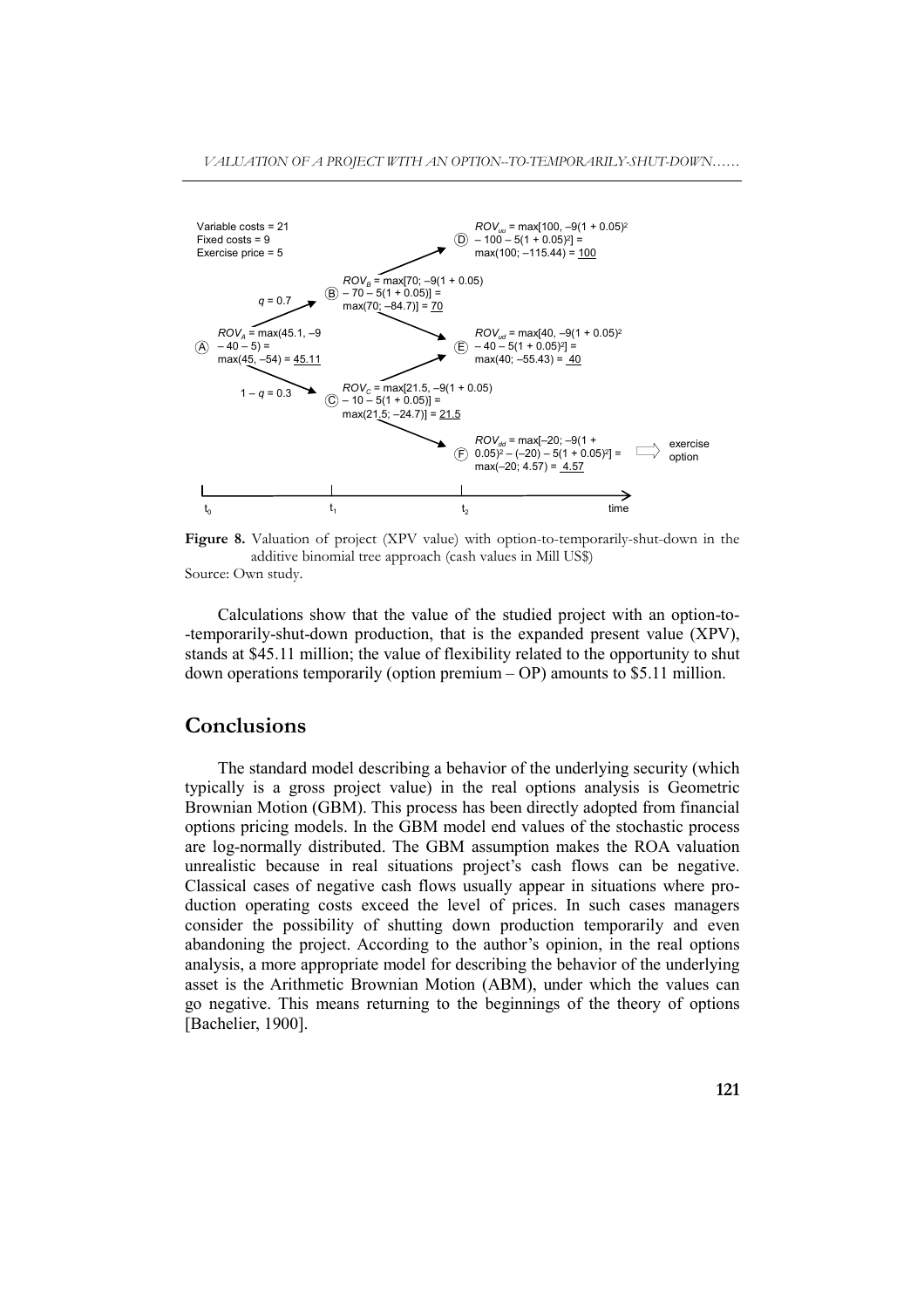#### Table 5

Estimation of expanded PV (XPV) and managerial flexibility (OP) values for project with option-to-temporarily-shut-down – a replicating portfolio approach in the additive binomial model (cash values in Mill US\$)

| <b>Option parameters:</b>                                                                                                                                                                                                                                                                                                                                                                                                                                                                                                                                                                                                                                                                                                                                                                                                                                                                                    | <b>Process parameters:</b>                                                                                                                                                                                                                                                                                                                                                                                                                                                                                                                                                                                                                                                                                                                                                           |  |
|--------------------------------------------------------------------------------------------------------------------------------------------------------------------------------------------------------------------------------------------------------------------------------------------------------------------------------------------------------------------------------------------------------------------------------------------------------------------------------------------------------------------------------------------------------------------------------------------------------------------------------------------------------------------------------------------------------------------------------------------------------------------------------------------------------------------------------------------------------------------------------------------------------------|--------------------------------------------------------------------------------------------------------------------------------------------------------------------------------------------------------------------------------------------------------------------------------------------------------------------------------------------------------------------------------------------------------------------------------------------------------------------------------------------------------------------------------------------------------------------------------------------------------------------------------------------------------------------------------------------------------------------------------------------------------------------------------------|--|
| 1) Underlying asset: gross project value $V$<br>2) Present value of underlying asset: $V_0 = 40$<br>3) Type of option: american call option<br>4) Current exercise price: $K_T = 5$<br>5) Fixed costs: $k_F$ = 9<br>6) Variable costs: $k_V = 21$<br>7) Lifetime of option: $\tau$ = 2 years<br>8) Modification of underlying asset:<br>$V - k_F^{\prime} - K_T^{\prime}$                                                                                                                                                                                                                                                                                                                                                                                                                                                                                                                                    | 1) Character of process: additive (arithmetic)<br>2) Up-movement parameter: $u = 30$<br>3) Down-movement parameter: $d = 30$<br>4), Risk-free" interest rate: $r_f$ = 5%                                                                                                                                                                                                                                                                                                                                                                                                                                                                                                                                                                                                             |  |
| Value of project with flexibility (XPV)                                                                                                                                                                                                                                                                                                                                                                                                                                                                                                                                                                                                                                                                                                                                                                                                                                                                      | <b>Flexibility value (OP)</b>                                                                                                                                                                                                                                                                                                                                                                                                                                                                                                                                                                                                                                                                                                                                                        |  |
| a) node B:<br>$m \cdot V_{uu} - (1 + r_f)B = ROV_{uu} = max[100, -9(1 +$<br>$+ 0.05)^{2} - 100 - 5(1 + 0.05)^{2} = 100$<br>$m \cdot V_{ud} - (1 + r_f)B = ROV_{ud} = max[40, -9(1 +$<br>$+ 0.05)^{2} - 40 - 5(1 + 0.05)^{2} = 40$<br>$m = 1, B = 0$<br>$ROV_u = m \cdot V_u - B = 1 \cdot 70 - 0 = 70$<br>$ROV_B = \max[70, -9(1 + 0.05) - 70 - 5(1 +$<br>$+ 0.05$ ] = 70<br>b) node $C$ :<br>$m \cdot V_{ud} - (1 + r_f)B = ROV_{ud} = max[40, -9(1 +$<br>$+ 0.05)^2 - 40 - 5(1 + 0.05)^2 = 40$<br>$m \cdot V_{dd} - (1 + r_f)B = ROV_{dd} = \max[-20; -9(1 +$<br>$+ 0.05)^{2} - (-20) - 5(1 + 0.05)^{2} = 4.57$<br>$m = 0.59, B = -15.6$<br>$ROV_d = m \cdot V_d - B = 0.59 \cdot 10 + 15.6 = 21.5$<br>$ROV_C = \max(21.5, -9(1 + 0.05) - 10 - 5(1 +$<br>$+ 0.05$ ] = 21.5<br>c) node A:<br>$m \cdot V_u - (1 + r_f)B = ROV_B = 70$<br>$m \cdot V_d - (1 + r_f)B = ROV_C = 21.5$<br>$m = 0.81, B = -12.78$ | a) node B:<br>$m \cdot V_{uu} - (1 + r_f)B = OP_{uu} = 0$<br>$m \cdot V_{ud} - (1 + r_f)B = OP_{ud} = 0$<br>$m = 0, B = 0$<br>$OP_u = OP_B = 0$<br>b) node $C$ :<br>$m \cdot V_{ud} - (1 + r_f)B = OP_{ud} = 0$<br>$m \cdot V_{dd} - (1 + r_f)B = OP_{dd} = 4.57 - (-20) =$<br>$= 24.57$<br>$m \cdot 120 - (1 + 0.05)B = 0$<br>$m \cdot 76.80 - (1 + 0.05)B = 6.96$<br>$m = -0.41, B = -15.6$<br>$OP_d = -0.41 \cdot (-20) + 15.6 = 11.5$<br>$OP_C$ = max[11.5, -9(1 + 0.05) - 10 - 5(1 +<br>$+0.05 - 10$ ] = max(11.5, -34.7) = 11.5<br>c) node A:<br>$m \cdot V_u - (1 + r_f)B = OP_B = 0$<br>$m \cdot V_d - (1 + r_f)B = OP_C = 11.5$<br>$m \cdot 70 - (1 + 0.05)B = 0$<br>$m \cdot 10 - (1 + 0.05)B = 11.5$<br>$m = -0.19, B = -12.78$<br>$OP_0 = -0.19 \cdot 40 + 12.78 = 5.11$ |  |
| $ROV_0 = m \cdot V_0 - B = 0.81 \cdot 40 + 12.78 = 45.11$<br>$XPV = ROV_A = max(45.11, -9 - 40 - 5) =$<br>$= 45.11$                                                                                                                                                                                                                                                                                                                                                                                                                                                                                                                                                                                                                                                                                                                                                                                          | $OPA$ = max(5.11, -9 - 40 - 5 - 40) =<br>$= max(5.11, -94) = 5.11$                                                                                                                                                                                                                                                                                                                                                                                                                                                                                                                                                                                                                                                                                                                   |  |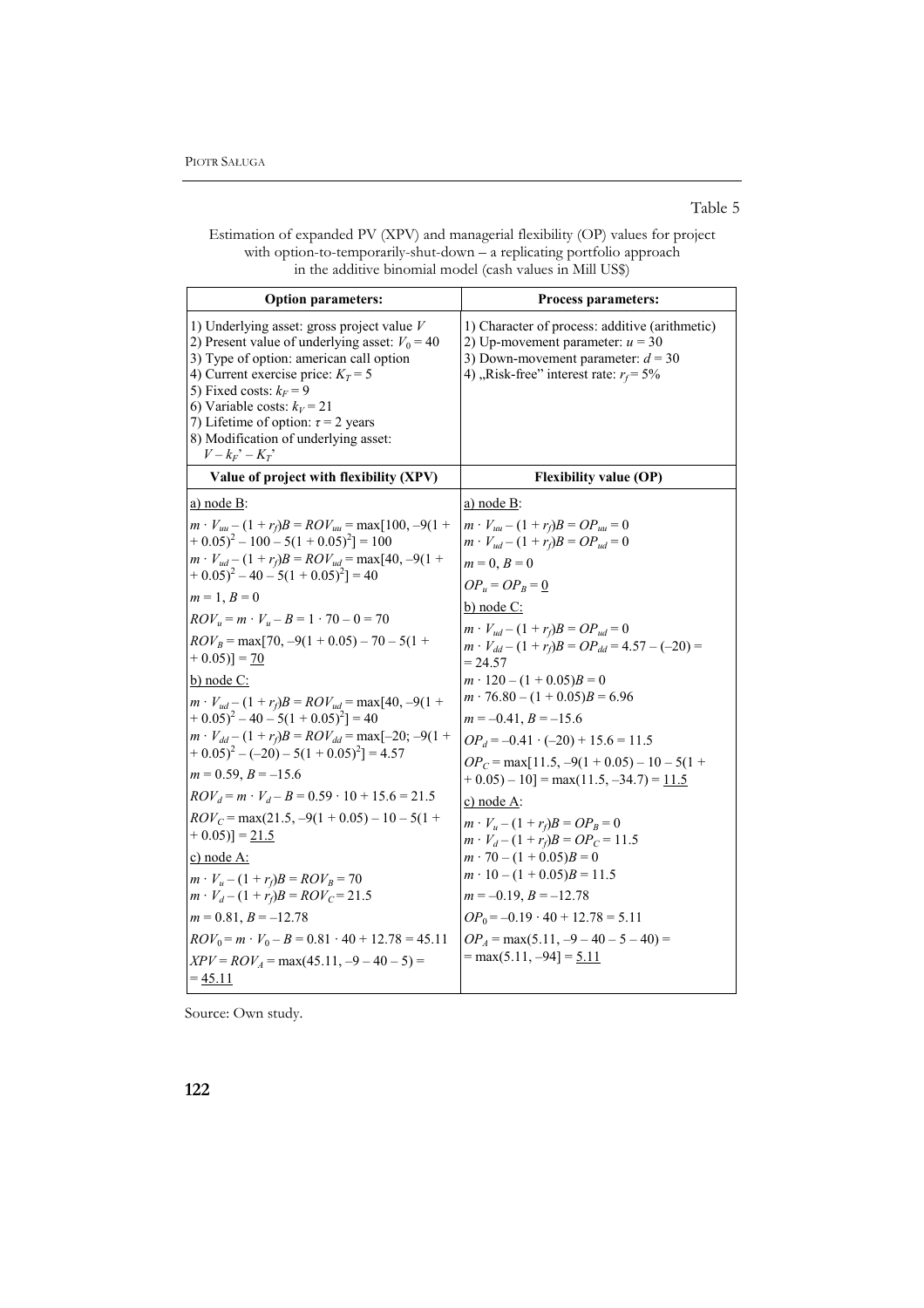The difference between GBM and ABM approaches in the real options valuation has been presented on the example of an option-to-temporarily-shut- -down production which is typically available for owners of marginal properties, who are flexible in shutting down and restarting operations. Exercising this option management saves variable costs that would be incurred through the implementation of unprofitable production. In the valuation model which assumes that changes in the underlying asset follow multiplicative binomial model the option-to-shut-down is a call option on revenues in a given year with an exercise price that are operational variable costs – the pricing algorithm becomes complicated, however, when the shutting down costs are being incorporated into the model. On the other hand the valuation process becomes essentially simplified if applying the additive tree – the costs of temporarily closed operations are incorporated directly into the option pricing algorithm as the exercise price of an American option-to-temporarily-shut-down.

### **References**

- Bachelier L. [1900]: *Théorie de la spéculation* (in English: Theory of Speculation). Annales Scientifiques de l'Ecole Normale Supérieure 17, Paris, pp. 21-86.
- Black F., Scholes M. [1973]: *The Pricing of Options and Corporate Liabilities*. "Journal of Political Economy", 81, Chicago, Illinois.
- Cox J.C., Ross S.A., Rubinstein M. [1979]: *Option Pricing: a Simplified Approach*. "Journal of Financial Economics", Vol. 7, No. 3, p. 229-263.
- Dixit A.K., Pindyck R.S. [1994]: *Investment Under Uncertainty*. Princeton University Press, Princeton, New York.
- Einstein A. [1905]: *Investigations on the Theory of the Brownian Movement*. Ann. d. Phys, 17, p. 549.
- Lévy P. [1939]: *Théorie de l'Addition des Variables Aléatoires*. Gauthier-Villars, Paris.
- Osborne M.F.M. [1959]: *Brownian Motion in the Stock Market*. Operations Research 7, 145.
- Osborne M.F.M. [1962]: *Periodic Structure in the Brownian Motion of Stock Prices*. Operations Research 10, 345.
- Poitras G. [1998]: *Spread Options, Exchange Options and Arithmetic Brownian Motion*. J. Futures Markets, 18, pp. 487-517.